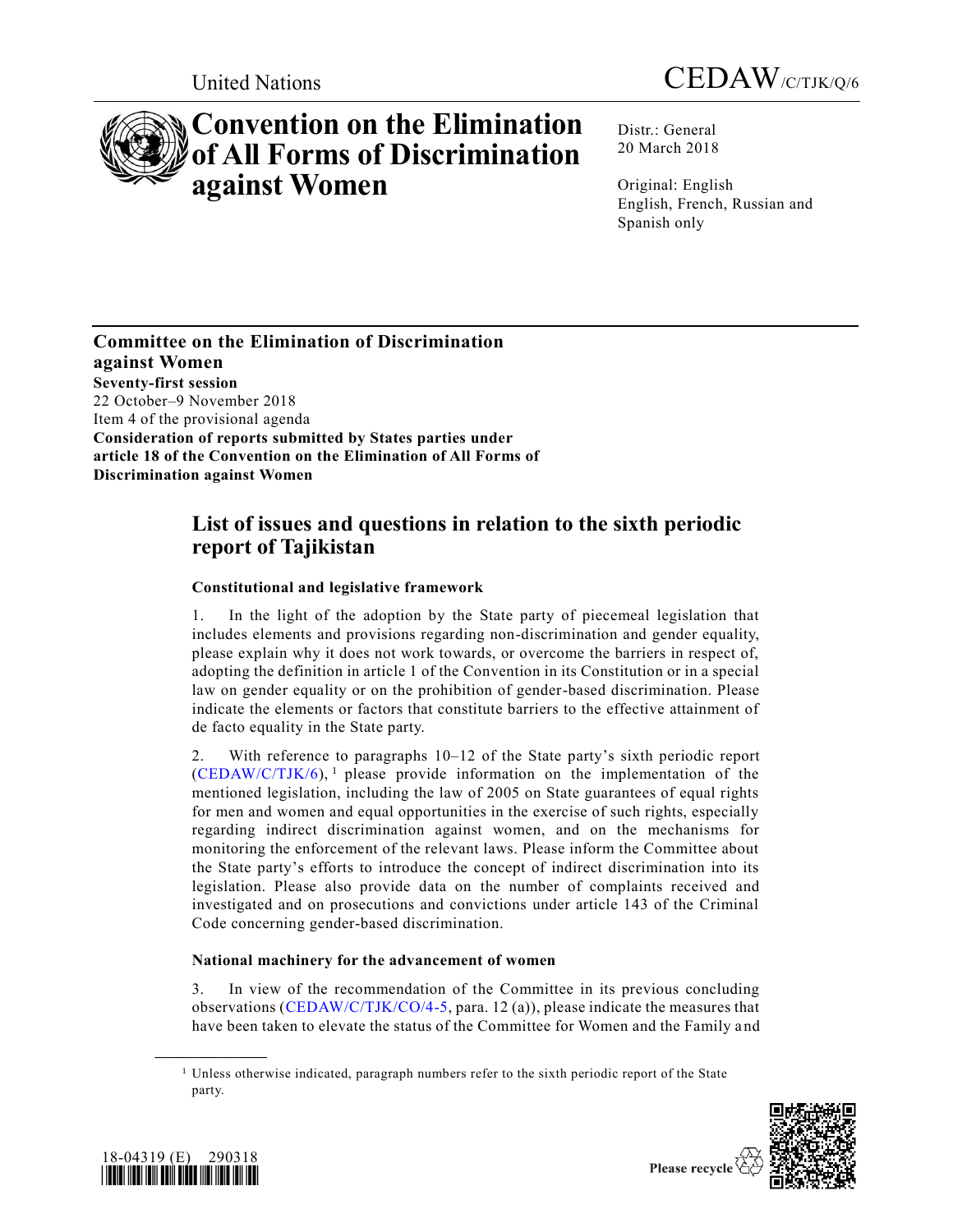to strengthen its mandate, authority and visibility at the national and local levels. Please clarify its role in coordinating and monitoring the enforcement of gender equality and anti-discrimination legislation. Please indicate whether the results of such monitoring are published and provide specific examples. Please indicate the number of laws and by-laws analysed by the expert council of the Committee for Women and the Family (para. 15).

4. Please provide information on the implementation of the plan of action for the national strategy on promoting the role of women for the period 2015–2020 (para. 18), in particular on critical areas that may remain unimplemented. Please also indicate the human, technical and financial resources that have been allocated for implementation.

#### **Temporary special measures**

5. In addition to the grants for the support and development of women's entrepreneurial activities indicated in the report (para. 27), please inform the Committee about temporary special measures taken in line with article 4 (1) of the Convention and aimed at achieving the substantive equality of women and men in all areas in which women are disadvantaged or underrepresented. Please indicate whether the State party intends to introduce a quota system to accelerate progress towards the achievement of substantive equality between women and men in employment, education, political and public participation and other areas covered by the Convention, and in what time frame. Please indicate the temporary special measures used to guarantee the rights of rural women, women from ethnic minority groups, women with disabilities, women living with HIV/AIDS and women from other vulnerable groups such as lesbian, bisexual and transgender women and intersex persons, and provide relevant data and examples.

#### **Stereotypes and harmful practices**

6. In view of the Committee's previous recommendations [\(CEDAW/C/TJK/CO/4-](https://undocs.org/CEDAW/C/TJK/CO/4) [5,](https://undocs.org/CEDAW/C/TJK/CO/4) para. 16 ((a) and (c)), please provide information about the measures taken to adopt a single, comprehensive strategy to modify or eliminate patriarchal attitudes and stereotypes that are discriminatory against women. Please also provide information about the State party's efforts to deepen the understanding of the concept of equality of women and men through the media and to promote a positive and non-stereotypical portrayal of women and men. Please describe efforts made to achieve those ends through the revision of curricula and teaching materials and teacher training. Please provide information about and examples of how the awareness-raising activities and information campaigns mentioned in the report (paras. 30–39) have contributed to changing stereotypes and patriarchal attitudes.

7. Taking into account that disproportionate attention is paid to training girls mainly for housework and family life, please explain what measures are being taken to prepare boys and young men for family life and responsibilities and to train girls and women for public life, in line with article 5 of the Convention.

8. Please provide information on the measures taken: (a) to enforce laws prohibiting child marriage and polygamy; (b) to establish mechanisms for the detection of cases of child marriage and polygamy; (c) to raise awareness of the negative effects of child marriage on the health and well-being of the children concerned; (d) to ensure that religious marriages do not violate the laws prohibiting polygamy and on the minimum marriageable age and that persons above the age of 18 years who violate those laws are brought to justice; (e) and to collect data on the numbers of complaints, investigations, prosecutions and convictions with regard to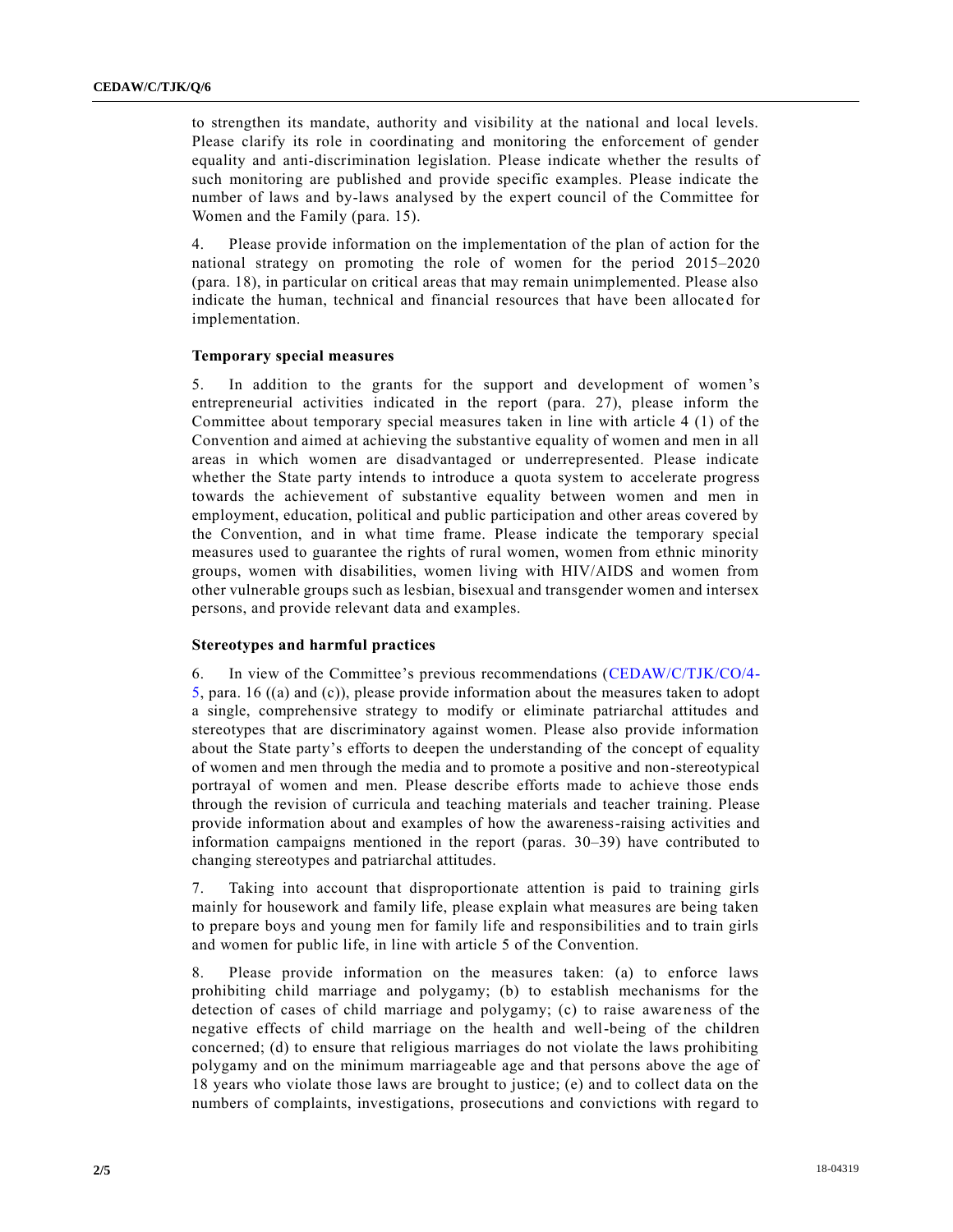such violations. Please also provide information on the punishment imposed for such convictions.

#### **Gender-based violence against women**

9. With reference to the Committee's previous recommendations [\(CEDAW/C/TJK/CO/4-5,](https://undocs.org/CEDAW/C/TJK/CO/4) para. 18), please provide information on the measures taken to criminalize gender-based violence against women by amending the Criminal Code and the Code of Criminal Procedure. Please also provide information on the implementation, outcome and impact of Law No. 954 of 2013 on the prevention of violence in the family and of the State programme for the prevention of domestic violence for the period 2011–2023, the mechanisms established to monitor the implementation of the law and the programme, the budget allocated to them and whether that budget is sufficient to provide all victims with legal aid.

10. With reference to the training course on the prevention of domestic violence run by the Academy of the Ministry of Internal Affairs (para. 42), please indicate whether similar capacity-building efforts have been made for judges, prosecutors, lawyers, health and social workers and other professionals who deal with gender-based violence and interact with victims. Please provide data on cases of all forms of violence against women, including domestic violence, disaggregated by sex, age, ethnicity and relationship between the victim and the perpetrator, and indicate whether there are plans to undertake or support studies or surveys on the extent and root causes of violence against women. Please also provide data on the number of victims of gender-based violence who have received free legal aid in accordance with the government decision of 2 July 2015 (para. 51), and the number of victims provided with shelter and medical and psychological support.

#### **Trafficking and exploitation of prostitution**

11. Please inform the Committee about the mechanisms established to enforce the law of 26 July 2014 on combating trafficking in persons and on the human, technical and financial resources allocated to implement the national plan for the preventio n of trafficking in persons for the period 2016–2018, as well as on the plan's outcome. Please also provide information on the number of victims identified and the medical and psychological assistance and rehabilitation and reintegration services provided to them (paras. 76–77). In addition to the information provided in the report on addressing the root causes, including poverty, of trafficking in persons (paras. 69–71), please clarify how the measures taken have contributed to its prevention.

12. Please provide information about plans to decriminalize prostitution and remove sanctions under the Code of Administrative Offences for engaging in prostitution. Please also provide information on mechanisms established to identify women engaged in prostitution and the number of women who were found liable under article 130 of the Code, as described in the report (para. 68), disaggregated by age, ethnicity and socioeconomic status, and the sanctions imposed. Please indicate whether there are programmes to provide sex workers and victims of trafficking with a source of income, such as presidential grants or small, interest-free financial credits.

#### **Participation in political and public life**

13. In view of the Committee's previous recommendation [\(CEDAW/C/TJK/CO/4-5,](https://undocs.org/CEDAW/C/TJK/CO/4) para. 22 (a)), please provide information on the use of temporary special measures, such as statutory quotas and incentives for political parties to nominate women candidates and provide them with real potential to win, for instance by having them stand in safe seats, with the aim of accelerating the equal representation of women in all areas of political and public life, especially in decision-making positions in the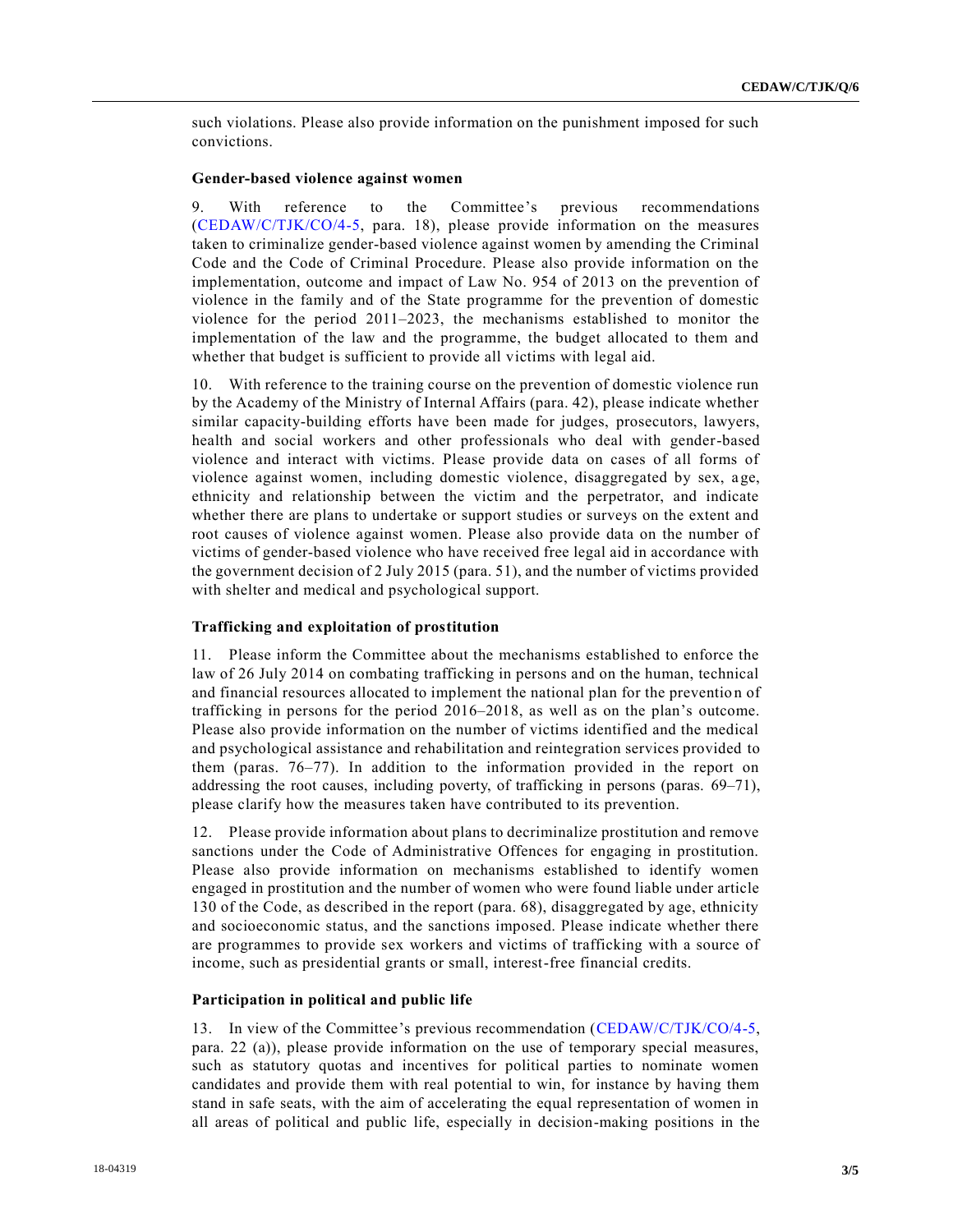Government, civil service, judiciary, academia and the diplomatic service. Please also clarify the reasons behind the significant decrease reported in the proportion of women standing as candidates in the parliamentary elections of 2015 and holding public service posts, including in managerial positions. Please provide information on the outcome of the State programme for the education, recruitment and appointment to management positions of gifted women and girls for the period 2007–2016 and the lessons learned and reflected in the subsequent programme for the period 2017–2022 (para. 29). Please provide information on any government programmes to create a cadre of women for promotion to senior positions in the civil service, and indicate the percentage of such women who have been appointed to senior positions in executive bodies at the local and national levels in the past two years.

#### **Education**

14. Please indicate whether measures have been taken to implement the Committee's recommendation [\(CEDAW/C/TJK/CO/4-5,](https://undocs.org/CEDAW/C/TJK/CO/4) para. 24 (a)) to address and eliminate barriers to access by girls and women to education, such as negative cultural attitudes about gender roles, to reduce and prevent the phenomenon of girls dropping out of school and to strengthen the implementation of re-entry policies, enabling girls who have dropped out to return to school. It is indicated in the report that the number of girls in secondary education has increased (para. 95). Please provide information on the number of secondary school-age children who do not attend school. Please indicate whether mechanisms are in place for ongoing gender analysis of textbooks in order to remove gender stereotypes and bias.

15. Please provide information on the measures taken to encourage women and girls to choose fields of study traditionally dominated by males, including science, technology, engineering, mathematics, informatics, natural science and technological subjects, at the secondary and tertiary levels of education. Please indicate whether the presidential quota for girls in higher education (para. 97) applies to those fields of study and provide data on the quota's implementation.

### **Employment**

16. Please indicate the measures that the State party has taken to implement the Committee's recommendations [\(CEDAW/C/TJK/CO/4-5,](https://undocs.org/CEDAW/C/TJK/CO/4) para. 26 (a) and (b)) regarding the elimination of structural inequalities and occupational segregation, both horizontal and vertical, and the narrowing and closing of the pay gap between women and men, which has reportedly increased significantly. Please also provide information on measures that have been taken to establish a regulatory framework for the informal sector and for women working from home, with a view to providing such women with access to social security, maternity protection and other benefits. Please clarify whether the State party has made efforts to amend article 216 of the Labour Code, which prohibits the employment of women in hard, underground and ha zardous work and work involving manual lifting in excess of maximum permitted amounts.

17. Please provide information on steps taken by the State party to explicitly prohibit sexual harassment in the workplace. Please also provide information on the availability and affordability of State childcare facilities to allow women and men to reconcile work and family life.

#### **Health**

18. Please provide more information about the plan of action on the sexual and reproductive health of mothers, newborns, children and adolescents for the period 2016–2020 (para. 123) and its implementation in rural and remote areas. Please also indicate the number of obstetricians and gynaecologists available in the State party in